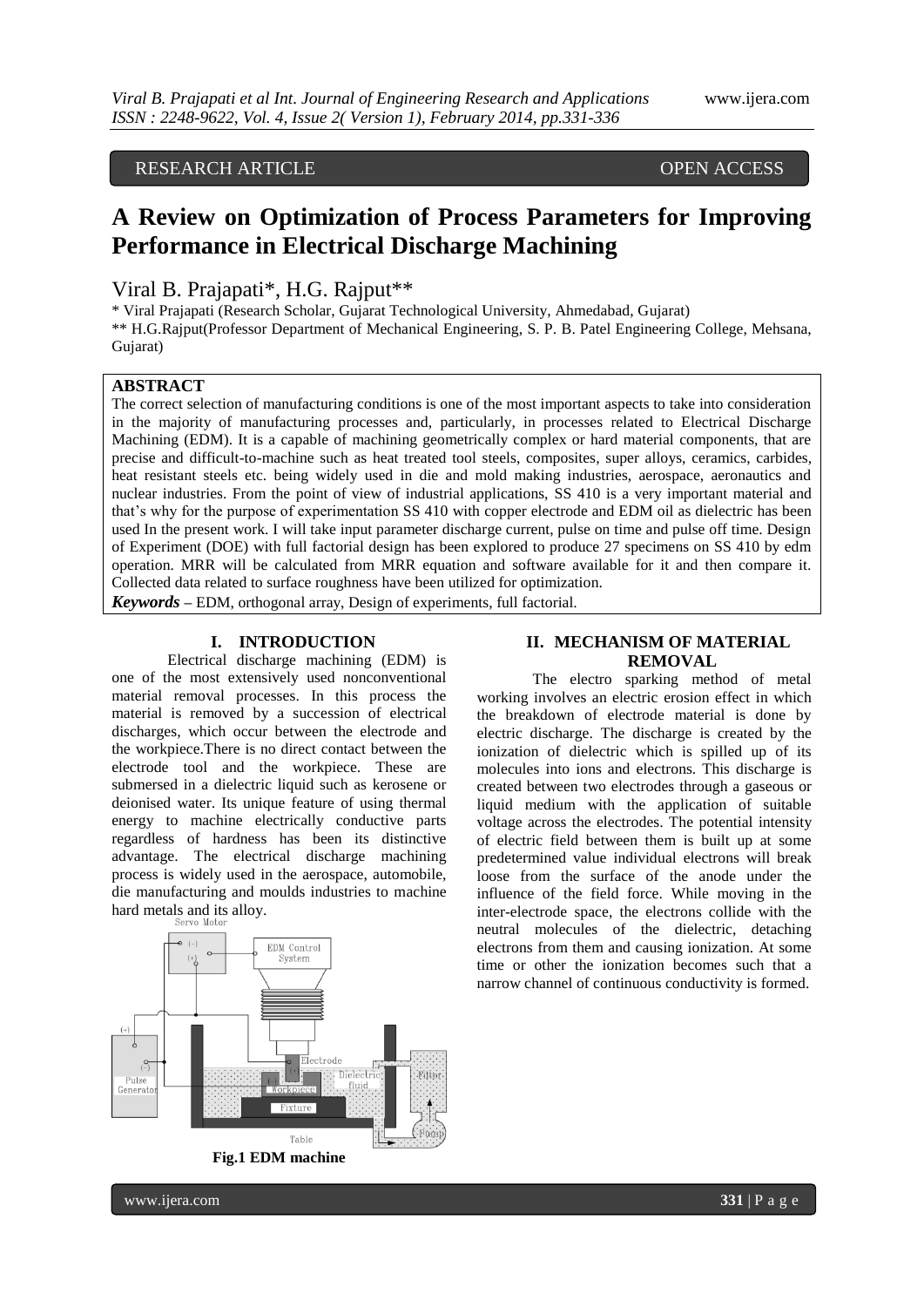

**Fig.2 Mechanism of material removal**

When this happens there is a continuous flow of electrons along the channel to the electrode, resulting in the momentary current impulse or discharge. The liberation of energy accompanying the discharge leads to generation of high temperature. This high temperature plasma causes fusion or particle vaporization of metal and the dielectric fluid at the point of discharge. This leads to the formation of tiny crater at the point of discharge in the workpiece. Comparatively less metal is eroded from the tool as compared to the workpiece due to following reasons:

a) The momentum with which positive ions strike the cathode surface is much less than the momentum with which the electron stream impinges on the anode surface.

b) A compressive force is generated on the cathode surface by spark which helps reduce tool wear.

#### **III. LITERATURE REVIEW**

**M.Ghoreishi** [1] **,** were carried out "Statistical modeling and optimization of process parameters in electro-discharge machining of cobaltbonded tungsten carbide composite (WC/6%Co)". In this paper, attempts have been made to model and optimize process parameters in Electro-Discharge Machining (EDM) of tungsten carbide-cobalt composite (Iso grade: K10) using cylindrical copper tool electrodes in planing machining mode based on statistical techniques. Four independent input parameters, viz., discharge current, pulse-on time, duty cycle, and gap voltage were selected to assess the EDM process performance in terms of material removal rate, tool wear rate, and average surface roughness. Response surface methodology (RSM), employing a rotatable central composite design

scheme, has been used to plan and analyze the experiments. For each process response, a suitable second order regression equation was obtained applying analysis of variance (ANOVA) and student t-test procedure to check modeling goodness of fit and select proper forms of influentially significant process variables (main, two-way interaction, and pure quadratic terms) within 90% of confidence interval (p-value  $\leq$  0.1). It has been mainly revealed that all the responses are affected by the rate and extent of discharge energy but in a controversial manner. The MRR increases by selecting both higher discharge current and duty cycle which means providing greater amounts of discharge energy inside gap region. The obtained predicted optimal results were also verified experimentally and the values of confirmation errors were computed, all found to be satisfactory, being less than 10%. The outcomes of present research prove the feasibility and effectiveness of adopted approach as it can provide a useful platform to model and multi-criteria optimize MRR, Ra, and TWR during EDMing WC/6%Co material.

**M.Dev anand**<sup>[2]</sup>, were carried out "Determination of electro discharge machining parameter in AISI 202 stainless steel using grey relation analysis". This paperdescrib the selection of machining parameter Discharge current, Pulse on time, Plse off time in EDM for the machining of AISI 202 Stainless steel material the use of grey relational analysis for optimizing the machining parameter material removal rate use to represent the multi objective model. The eeprimentalwork in this research to know effect on the metal removal rate and surface roughness Grey Relational grade is used to find the optimal parameter.

**R. Karthikeyan** <sup>[3]</sup>, were carried out "Effect of Electrical Discharge Machining on strength and reliability of WC–30%Co composite.". Tungsten carbide/Cobalt (WC–Co) composite is one of the important composite materials, which is used for manufacturing of cutting tools, dies and other special tools. It has very high hardness and excellent resistance to shock and wear. It is not possible to machine this material easily with conventional machining techniques. Due to the good electrical conductivity of WC–Co, it is usually machined by Electrical Discharge Machining (EDM).

EDM process often results in the surface damage of bulk WC–Co, and the influence of the damage would affect the reliability. It is important to investigate the effect of electric discharge machining process on the properties of WC–Co cemented carbides before applying its engineering application. For these composites, maintenance of proper fracture strength is an important concern and is to be controlled. In this work, an attempt has been made to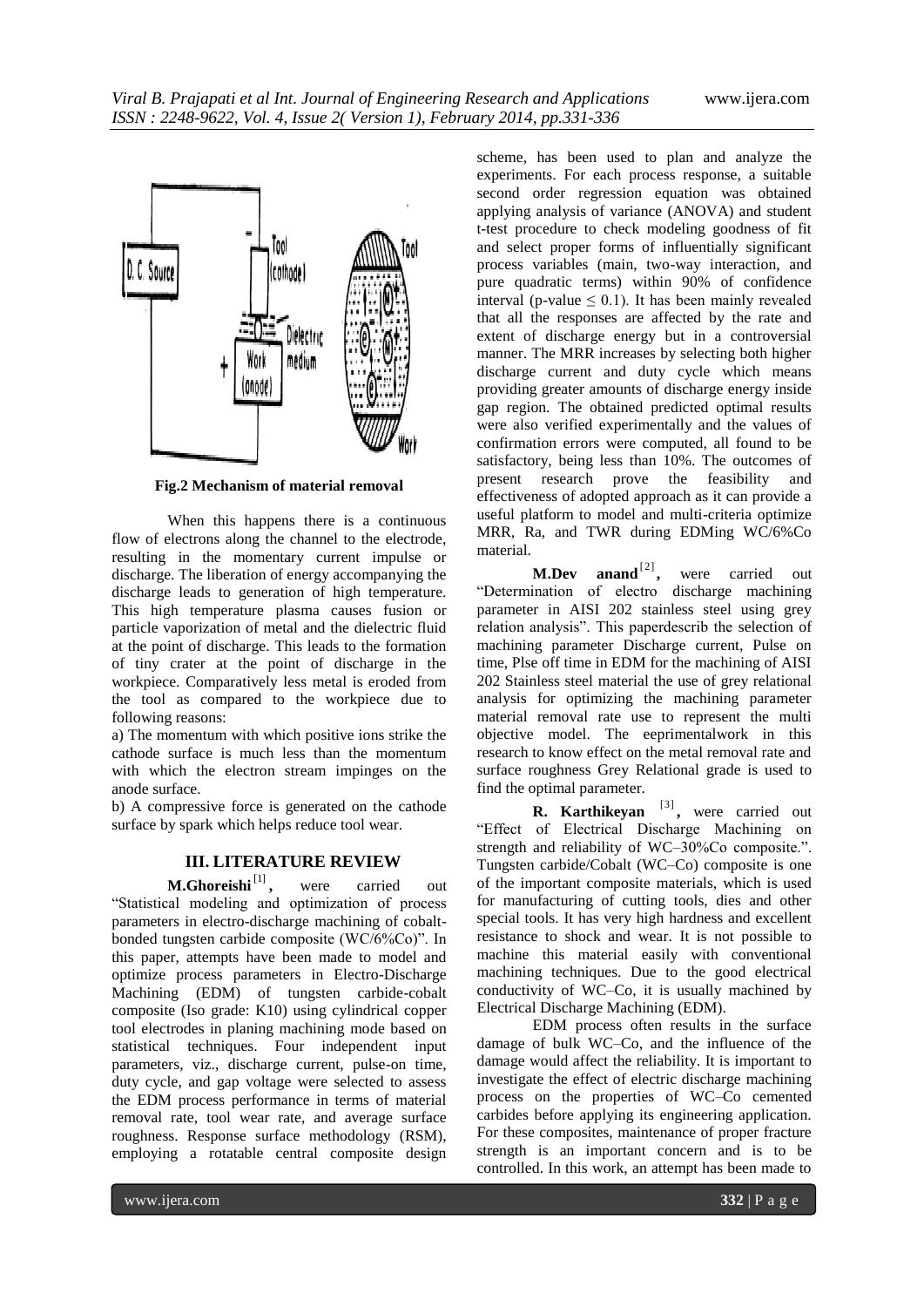investigate the fracture strength and the reliability of EDMed WC–Co composite using the Weibull distribution analysis. The comparison of results between the machined composites and un-machined composites is carried out and presented in this study.

**R.Rajesh** [4] **,** were carried out "The Optimization of the Electro-Discharge Machining Process Using Response Surface Methodology and Genetic Algorithms.".. optimization of operating parameters is an important action in machining, particularly for unconventional electrical type machining procedures like EDM. Since for an arbitrary desired machining time for a particular job, they do not provide the optimal conditions. To solve this task, multiple regression model and modified Genetic Algorithm model are developed as efficient approaches to determine the optimal machining parameters in electric discharge machine. In this paper, working current, working voltage, oil pressure, spark gap Pulse On Time and Pulse Off Time on Material Removal Rate (MRR) and Surface Finish (Ra) has been studied. Empirical models for MRR and Ra have been developed by conducting a designed experiment based on the Grey Relational Analysis. Genetic Algorithm (GA) based multiobjective optimization for maximization of MRR and minimization of Ra has been done by using the developed empirical models. Optimization results have been used for identifying the machining conditions. For verification of the empirical models and the optimization results, focused experiments have been conducted in the rough and finish machining regions.

**M.A.Hassan** [5] **,** were carried out "Analysis of the Influence of EDM Parameters on Surface Quality, Material Removal Rate and Electrode Wear of Tungsten Carbide" . The objective of this paper is to study the influence of operating parameters of tungsten carbide on the machining characteristics such as surface quality, material removal rate and electrode wear. It is followed by optimizing the machining condition for confirmation test purposes. Then, the conformation test needed to evaluate the error margin between predicted result by software and confirmation result by experiment in terms of the machining characteristics. The effectiveness of EDM process with tungsten carbide, WC-Co is evaluated in terms of the material removal rate, the relative wear ratio and the surface finish quality of the workpiece produced. It is observed that copper tungsten is most suitable for use as the tool electrode in EDM of WC-Co. Better machining performance is obtained generally with the electrode as the cathode and the workpiece as an anode. In this paper, a study was carried out on the influence of the parameters such peak currrent, power supply voltage, pulse on time and pulse off time. The surface quality that was

investigated in this experiment was surface roughness using perthometer machine. Material removal rate (MRR) and electrode wear (EW) in this experiment was calculated by using mathematical method. The result of the experiment then was collected and analyzed using STATISTICA software. This was done by using the design of experiments (DOE) technique and ANOVA analysis.

Yang Jin-Bin<sup>[6]</sup>, were carried out "Study of the parameters in electrical discharge machining through response surface methodology approach". Whereas the efficiency of traditional cutting processes is limited by the mechanical properties of the processed material and the complexity of the workpiece geometry, electrical discharge machining (EDM) being a thermal erosion process, is subject to no such constraints. The lack of correlations between the cutting rate, the surface finish and the physical material parameters of this process made it difficult to use. This paper highlights the development of a comprehensive mathematical model for correlating the interactive and higher order influences of various electrical discharge machining parameters through response surface methodology (RSM), utilizing relevant experimental data as obtained through experimentation. The adequacy of the above the proposed models have been tested through the analysis of variance (ANOVA). Optimal combination of these parameters was obtained for achieving controlled EDM of the workpieces.

Yan K. Kanlayasiri<sup>[7]</sup>, were carried out "Effects of wire-EDM machining variables on surface roughness of newly developed DC 53 die steel: Design of experiments and regression model". DC53 is a newly developed cold die steel from Daido Steel, Japan. It is an improvement over the familiar cold die steel SKD11. Because DC53 is a new die steel, only little information is available in literature for its machining characteristics. This paper presents an investigation of the effects of machining variables on the surface roughness of wire-EDMed DC53 die steel. In this study, the machining variables investigated were pulse-peak current, pulse-on time, pulse-off time, and wire tension. Analysis of variance (ANOVA) technique was used to find out the variables affecting the surface roughness. Assumptions of ANOVA were discussed and carefully examined using analysis of residuals. Quantitative testing methods on residual analysis were used in place of the typical qualitative testing techniques. Results from the analysis show that pulse-on time and pulse-peak current are significant variables to the surface roughness of wire-EDMed DC53 die steel. The surface roughness of the test specimen increases when these two parameters increase. Lastly, a mathematical model was developed using multiple regression method to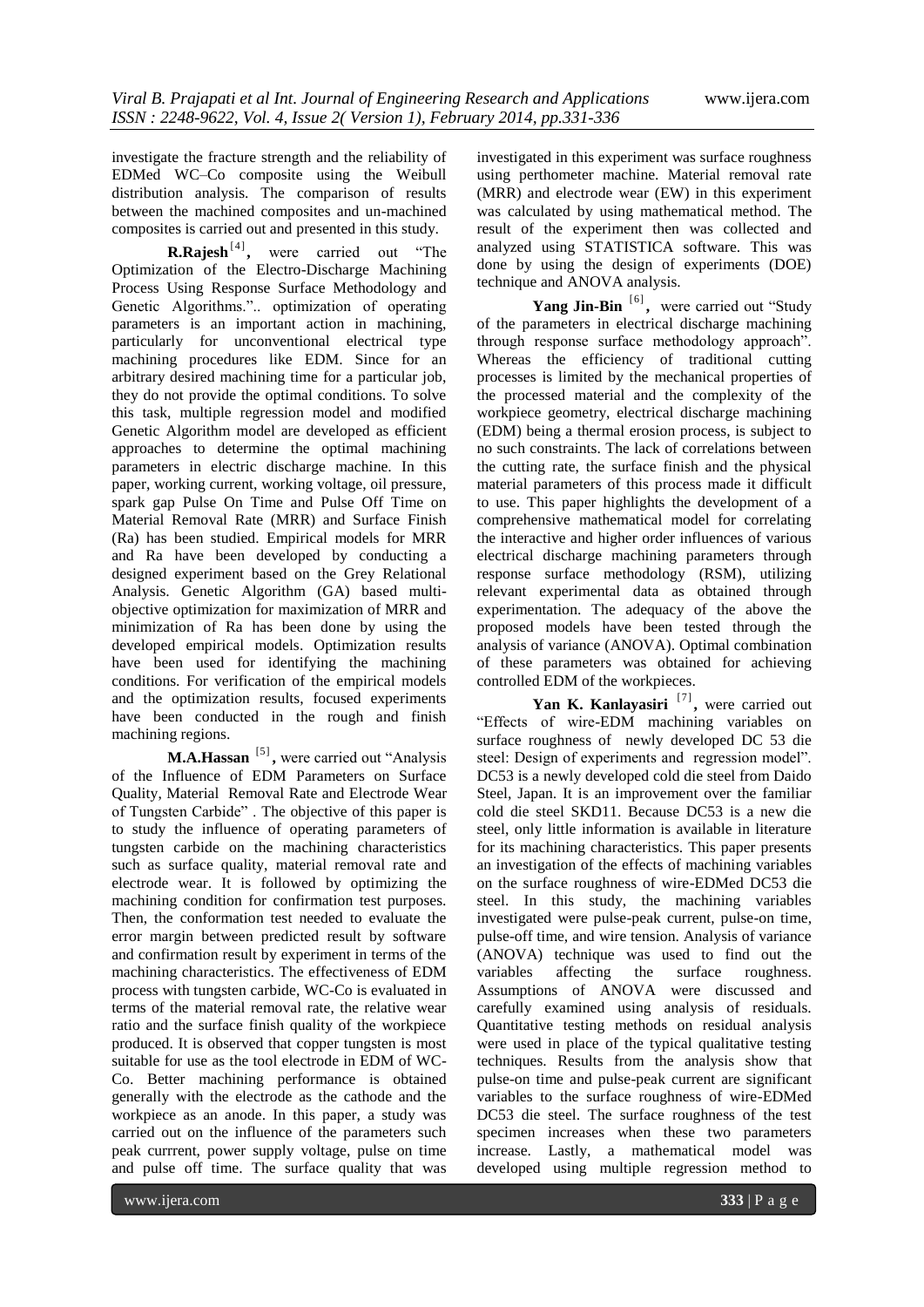formulate the pulse-on time and pulse-peak current to the surface roughness. The developed model was validated with a new set of experimental data, and the maximum prediction error of the model was less than 7%.

**C.J. Luis** <sup>[8]</sup>, were carried out "A study on the electrical discharge machining of conductive ceramics". In this work, a comparative study of the electrical discharge machining (EDM) of three different conductive ceramics has been carried out. The ceramics used in the experiments were cobaltbonded tungsten carbide (WC–Co), hot-pressed boron carbide (B4C) and reaction-bonded silicon carbide (SiSiC). This study has been done only for the finishing stages and the selection of the abovementioned conductive ceramics was motivated by their wide range of applications: machining and mining for WC–Co, thermal-neutron absorber and nozzles for B4C and wear parts and heat exchangers for SiSiC, among others. The comparative study has been carried out on the influence of the design factors of intensity (*I*), pulse time (*ti*) and duty cycle (*η*) over response variables such as surface roughness (evaluated through the *R*a parameter), volumetric electrode wear (EW) and material removal rate (MRR). This was accomplished through the technique of design of experiments (DOE), along with multiple linear regression techniques, which allowed us to carry out the analysis with only a small number of experiments.

**I. Puertas** [9] **,** were carried out "Analysis of the influence of EDM parameter on surface qulity,MRR and EW of WC-CO". The adequate selection of manufacturing conditions is one of the most important aspects to take into consideration in the die-sinking electrical discharge machining (EDM) of conductive ceramics, as these conditions are the ones that are to determine such important characteristics as: surface roughness, electrode wear (EW) and material removal rate, among others. In this work, a study was carried out on the influence of the factors of intensity (*I*), pulse time (*t*i) and duty cycle (*η*) over the listed technological characteristics. The ceramic used in this study was a cemented carbide or hard metal such as 94WC–6Co. Approximately 50% of all carbide production is used for machining applications but cemented carbides are also being increasingly used for non-machining applications, such as: mining, oil and gas drilling, metal forming and forestry tools. Accordingly, mathematical models will be obtained using the technique of design of experiments (DOE) to select the optimal machining conditions for finishing stages. This will be done only using a small number of experiments.

**P.** Narender Singh<sup>[10]</sup>, were carried out "Optimization by Grey relational analysis of EDM parameters on machining Al 10%SiCP composites".Optimization of process parameters is the key step in the Taguchi methods to achieve high quality without cost inflation. Optimization of multiple response characteristics is more complex compared to optimization of single performance characteristics. The multi-response optimization of the process parameters viz., metal removal rate (MRR), tool wear rate (TWR), taper (T), radial overcut (ROC), and surface roughness (SR) on electric discharge machining (EDM) of Al–10%SiCP as cast metal matrix composites using orthogonal array (OA) with Grey relational analysis is reported. Performing the Grey relational generating and to calculate the Grey relational coefficient. Calculating the Grey relational grade by averaging the Grey relational coefficient. Performing statistical analysis of variance (ANOVA) for the input parameters with the Grey relational grade and to find which parameter significantly affects the process. Selecting the optimal levels of process parameters. Conduct confirmation experiment and verify the optimal process parameters setting.

**feng-tsai weng**<sup>[11]</sup>, were carried out "A study of elecrical discharge machining of semi cunductore Batio3". This paper investigates the machining performance of BaTio3using the electrical discharge machining process. The taguchi orthogonal array technique is used for experimental design. A surface roughness model of the EDM process of semi conductor BaTio3 can be obtain by regression of the experimental data. A genetic algorithm is used to calculate the machining parameter of the optimum surface roughness. To obtain a better surface roughness, positive polarity machining should be chosen in EDM process of BaTio3 whilst the can not be selected at too great a value or the workpiece may be broken during the process.

#### **IV. IMPORTANT PARAMETERS OF EDM**

**(a) Spark On-time (pulse time or Ton):** The duration of time (μs) the current is allowed to flow per cycle. Material removal is directly proportional to the amount of energy applied during this on-time. This energy is really controlled by the peak current and the length of the on-time.

**(b) Spark Off-time (pause time or Toff ):** The duration of time (μs) between the sparks (that is to say, on-time). This time allows the molten material to solidify and to be wash out of the arc gap. This parameter is to affect the speed and the stability of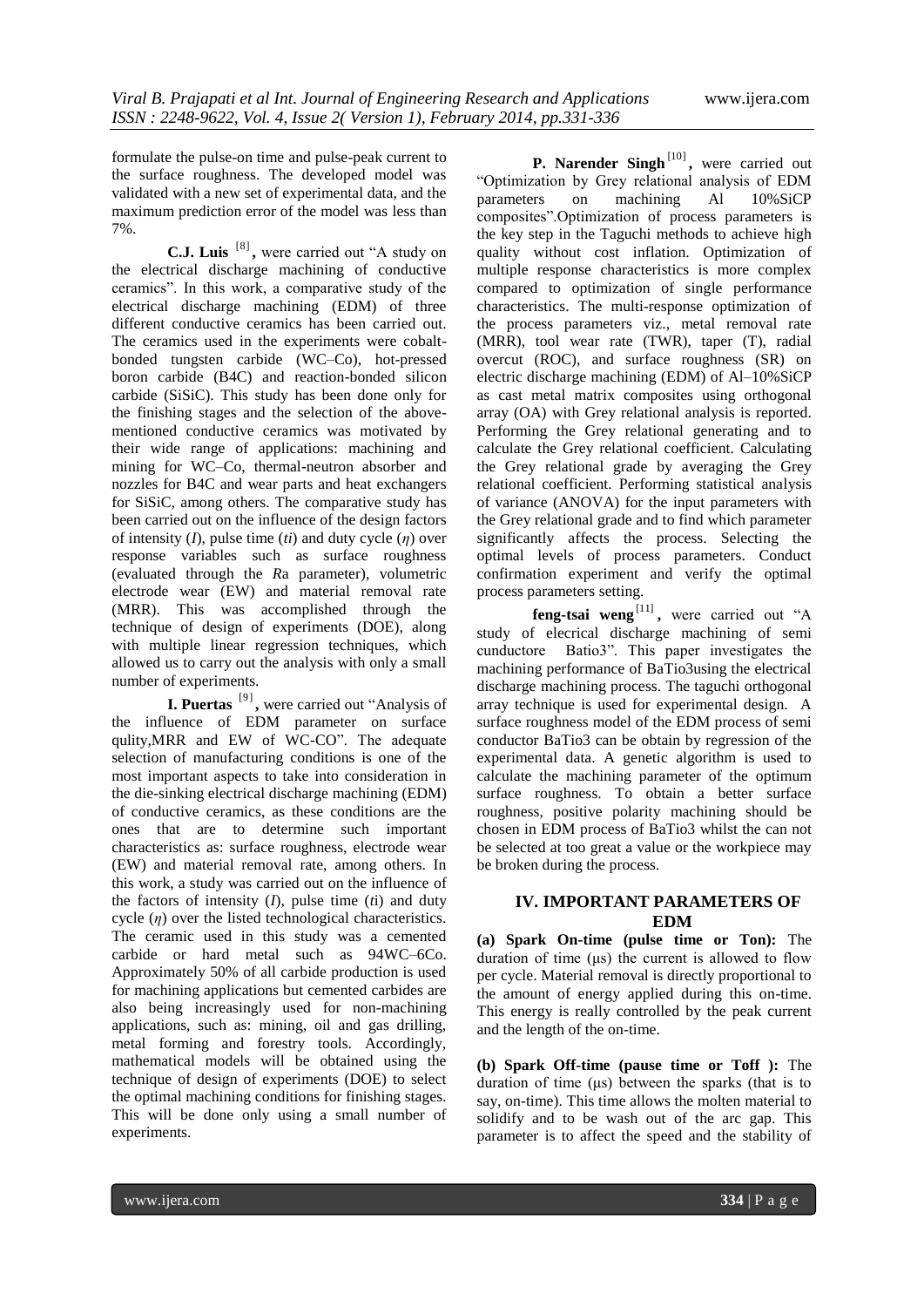the cut. Thus, if the off-time is too short, it will cause sparks to be unstable.

**(c) Arc gap (or gap):** The Arc gap is distance between the electrode and workpiece during the process of EDM. It may be called as spark gap. Spark gap can be maintained by servo system.

**(d)Discharge current (current Ip):** Current is measured in amp Allowed to per cycle. Discharge current is directly proportional to the Material removal rate.

**(e) Duty cycle**  $(\square)$ **:** It is a percentage of the on-time relative to the total cycle time. This parameter is calculated by dividing the on-time by the total cycle time (on-time pulse offtime).  $\tau$  = (pulse on time/pulse off time+pulse on time)

**(f) Voltage (V):** It is a potential that can be measure by volt it is also effect to the material removal rate and allowed to per cycle.

**(g) Over cut:** It is a clearance per side between the electrode and the workpiece after the marching operation.

#### **RESPONSE PARAMETERS Material Removal Rate(MRR)**

MRR is measured by difference between weight before cutting and after cutting of workpiece.

#### **Surface Roughness(SR)**

Roughness is a measure of the texture of a surface. It is quantified by the vertical deviations of a real surface from its ideal form. If these deviations are large, the surface is rough; if they are small the surface is smooth. Roughness is typically considered to be the high frequency, short wavelength component of a measured surface. Surface roughness is an important measure of product quality since it greatly influences the performance of mechanical parts as well as production cost. Surface roughness has an impact on the mechanical properties like fatigue behavior, corrosion resistance, creep life, etc. surface roughness tester to measure surface roughness of work piece.

#### **V. CONCLUSION**

From the above literature survey we found that most effected parameters to cutting condition are pulse on time, pulse off time and discharge current and they are easily controlled by operator at the machine at same time. Experimental work will be performed on EDM machine. In which input parameters are pulse on time, pulse off time and discharge current and the response parameters are

surface roughness and material removal rate. We will use surface roughness tester to measure surface roughness and MRR will measured by mathematical equation. We will use AISI 410 work piece material for turning operation. For Experimental design we will use full factorial method  $(L=m<sup>n</sup>)$  to find out number of readings. To find out percentage contribution of each input parameter for obtaining optimal conditions, we will use ANOVA method.

# **REFERENCES**

#### **Journal Papers:**

- [1] S. Assarzadeh, M. Ghoreishi, "Statistical modeling and optimization of process parameters in electro-discharge machining of cobalt-bonded tungsten carbide composite (WC/6%Co)", Procedia CIRP 6 ( 2013 ) 463  $-468.$
- [2] T.M chenthi jegan, M.Dev anand and D.ravindran, "Determination of electro discharge machining parameter in AISI 202 stainless steel using grey relation analysis", Mater Procedia engineering 38(2012) 4005- 4012.
- [3] D. Kanagarajan, K. Palanikumar, R. Karthikeyan, "Effect of Electrical Discharge Machining on strength and reliability of WC–30%Co composite", Materials and Design 39 (2012) 469–474.
- [4] R.Rajesha and M. Dev Anandb, "The Optimization of the Electro-Discharge Machining Process Using Response Surface Methodology and Genetic Algorithms", Journal of Procedia Engineering 38 ( 2012 ) 3941 – 3950.
- [5] S.H.Tomadi, M.A.Hassan, Z. Hamedon, Member, IAENG R.Daud, A.G.Khalid, "Analysis of the Influence of EDM Parameters on Surface Quality, Material Removal Rate and Electrode Wear of Tungsten Carbide", Proceedings of the International Multi Conference of Engineer and Computer Scientists,Hong Kong.(2009)
- [6] Shih Jing-Shiang, Tzeng Yih-Fong, Yang Jin-Bin. "Study of the parameters in electrical discharge machining through response surface methodology approach".Applied Mathematical Modelling 33 (2009) 4397–4407.
- [7] Yan K. Kanlayasiri, S. Boonmungb. "Effects of wire-EDM machining variables on surface roughness of newly developed DC 53 die steel: Design of experiments and regression model.".Journal of Materials Processing Technology 192–193 (2007) 459–464